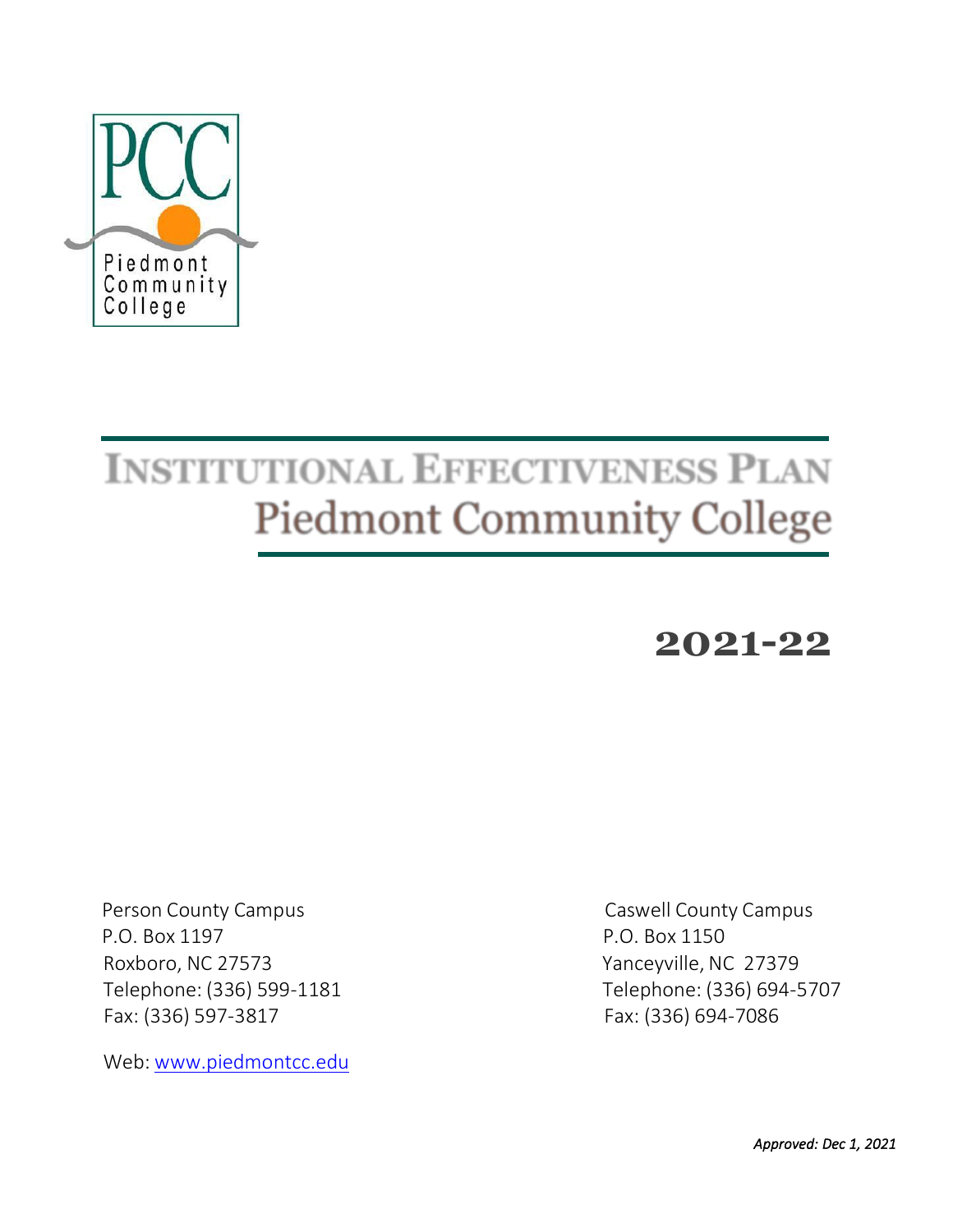# **TABLE OF CONTENTS**

**NOTE**: The hardcopy archive of Piedmont Community College Institutional Effectiveness Plans is located in the Office of Research and Institutional Effectiveness, Room B-115 on the Person County Campus. Related documents and other supporting materials are available via hardcopy or in digital form by request.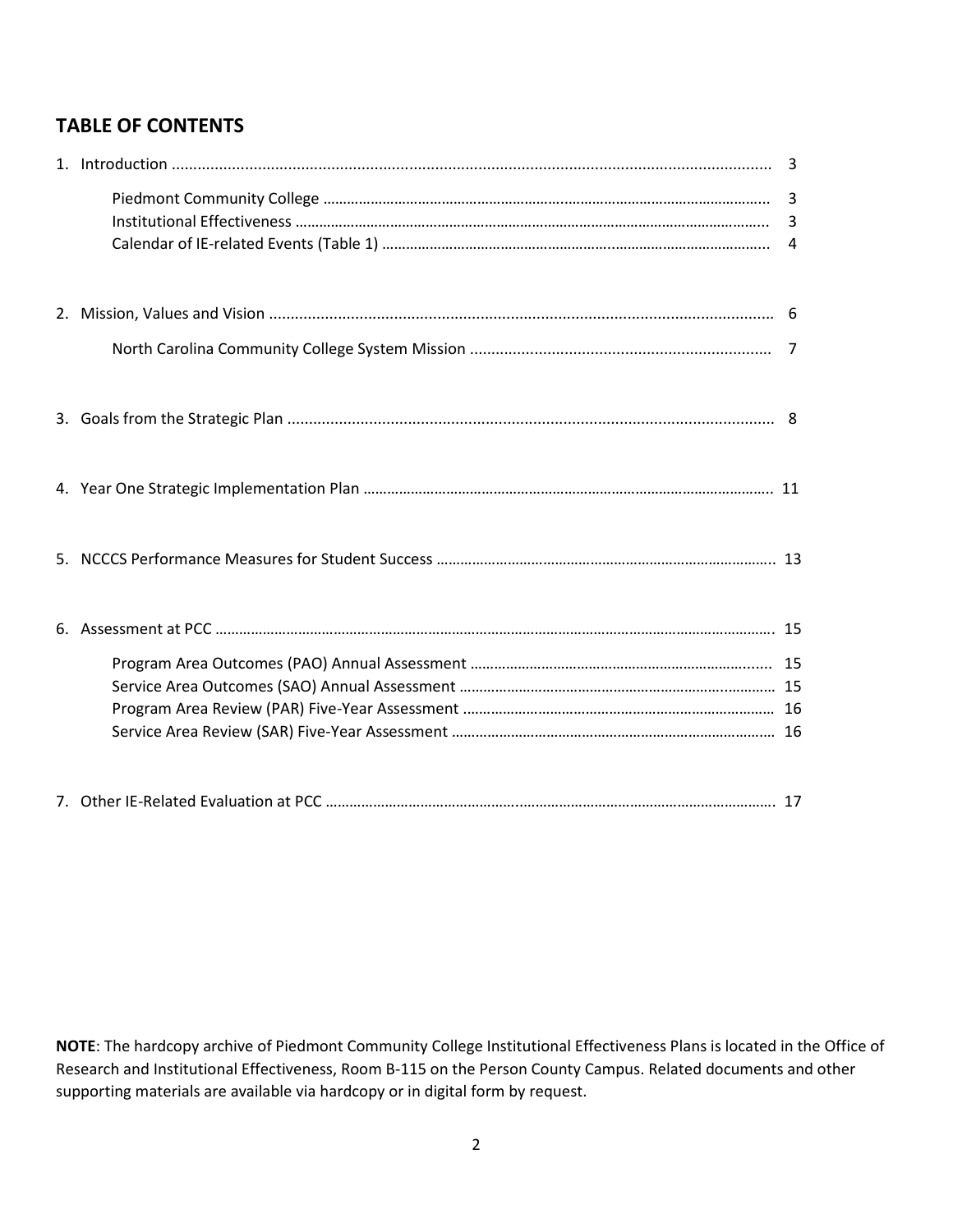# **1. Introduction**

# **Piedmont Community College**

Piedmont Community College (PCC), a comprehensive two-year community college that began operating in 1970, is one of 58 colleges that make up the North Carolina Community College System (NCCCS). PCC serves the educational needs of the residents of Person and Caswell counties primarily through two campuses. The Person County campus in Roxboro resides on 178 acres and has 15 buildings totaling 107,000 square feet; the Caswell County campus in Yanceyville resides on 13 acres and has 2 buildings totaling 24,000 square feet. PCC also serves students through 3 additional off-campus instructional sites. During the 2020-21 academic year, PCC served 4067 students<sup>1</sup> in curriculum and continuing education programs. As of the Spring 2021 semester, PCC employed 146 full-time and 99 part-time employees.

# **Institutional Effectiveness (IE)**

PCC employs a continuous, annual cycle of planning and evaluation to guide and gauge the achievement of the College Mission, Values, and Vision within the wider context of the mission and goals of the NCCCS as governed by the State Board of Community Colleges. Planning and evaluation activities are dictated primarily by PCC policies, are implemented primarily through the Office of Research and Institutional Effectiveness (ORIE) and are governed by the PCC Institutional Effectiveness Committee.

IE-related activities at the College generally fall into five areas:

- 1. The IE Committee's annual review of strategic goals of most recent **Strategic Plan** recommend changes to College's Strategic Plan as needed.
- 2. The IE Committee's annual review of and possible recommendations for amendments to the College's stated **Mission, Values, and Vision**, which should:
	- a. demonstrate consistency with the mission of the North Carolina Community College System and
	- b. be appropriate for the current needs of PCC's service area.
- 3. PCC's annual results on the seven **NCCCS Performance Measures for Student Success**. The IE Committee formally reviews these results each year.
- 4. Reporting of the most recent **Assessment outcomes**, a process which the IE Committee oversees and whose final results are reviewed by the IE Committee. There are generally two types of Assessment reports:
	- a. Annual assessment reports of Program Areas and Service Areas (i.e. PAO and SAO Assessment Reports)
	- b. Five-year assessment reviews of Program Areas and Service Areas (i.e. PAR and SAR Reviews)
- 5. **Other PCC evaluations**, the completion of which the IE Committee oversees.
	- a. Course and instructor evaluations (currently, using CoursEval)
	- b. Student Satisfaction Survey (SSS)
	- c. Educational Support Services Survey (ESSS)

<sup>1</sup> This number represents the *unduplicated* head count of students enrolled in one or more programs at the College any time during the 2020 - 2021 academic year (*Source:* 2020-21 Enrollment Dashboard, North Carolina Community College System).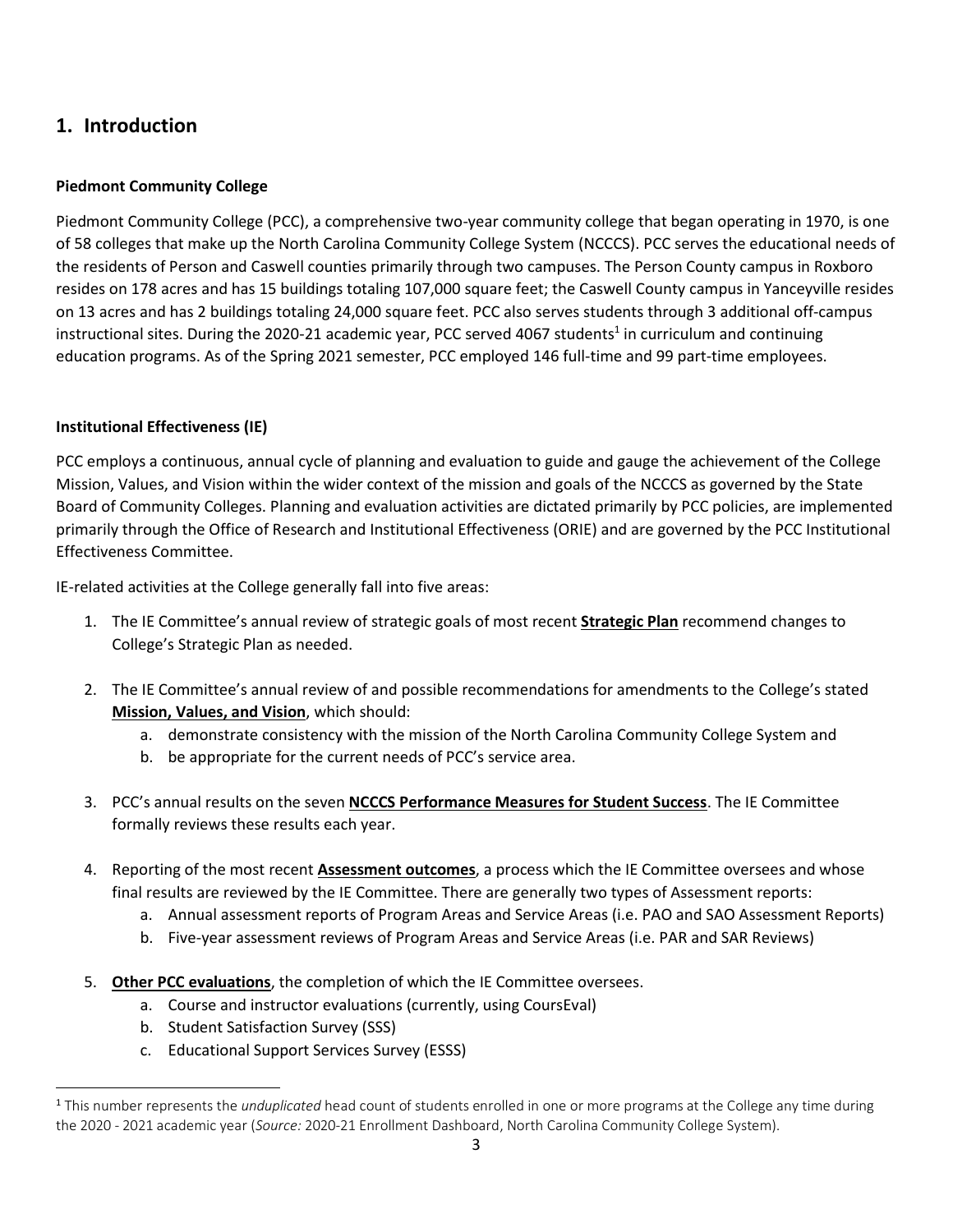- d. Graduate Survey
- e. Graduation Survey
- f. Other internal surveys (e.g. President/VP's/Deans satisfaction surveys)
- g. Additional measures of effectiveness such as those routinely monitored and/or generated by ORIE (e.g. retention and graduation rates) might at times also be reviewed by the IE Committee, depending on the specific year's goals and circumstances.

The IE Plan serves as a guide to help ensure all IE-related tasks of the College are accomplished each year. As the IE Committee provides oversight, it serves in three somewhat different capacities:

- Auditor/Reviewer: primary responsibility is to ensure task completion; secondary responsibility is to review the actual level of performance (effectiveness) on each task.
- Reviewer/Evaluator: primary responsibility is to review annually the College's mission, goals, and performance levels on the NCCCS Performance Measures for Student Success; secondary responsibility is to propose and manage the implementation of any appropriate amendments to mission and goals.
- Author: responsible for updating this IE Plan document annually.

The calendar provided below at Table 1 summarizes the IE-related activities for the 2020-21 academic year. The approximate completion date for each activity is provided. Also, because the actual timestamp date of data related to IE activities is very important, that information is included. The timestamp dates vary considerably in terms of both recentness and span. In the final "IE Committee's Responsibility" column, the aforementioned three capacities in which the IE Committee is to generally operate are provided.

Note that the official sequence of semesters of an academic year is Summer, Fall, Spring; however, the calendar below follows the more typical sequence of semesters used by PCC's standing committees, which is Fall, Spring, Summer. Data for an academic year is aggregated using the Summer, Fall, Spring sequence and so does not precisely match up to the academic year of a typical PCC committee calendar. Those who review and evaluate academic-year data, such as PCC IE Committee members, should take note that the academic-year data contains data for the Summer semester *preceding* the Fall.

| #              | <b>IE Task</b>                         | Task              | Timestamp of               | <b>IE Committee's</b> |
|----------------|----------------------------------------|-------------------|----------------------------|-----------------------|
|                |                                        | <b>Completion</b> | <b>Effectiveness Data</b>  | <b>Responsibility</b> |
|                |                                        | Date              | Gathered/Reviewed          |                       |
| $\mathbf{1}$   | PAO and SAO Annual Assessment Reports  | June 30,2022      | AY 2021-22                 | Auditor/Reviewer      |
|                | Due                                    |                   |                            |                       |
| $\mathcal{P}$  | <b>Graduate Survey</b>                 | <b>Fall 2021</b>  | The collective time period | Auditor/Reviewer      |
|                |                                        | fielding;         | students attended PCC      |                       |
|                |                                        | reported ~Jan     | (prior to 2021-22)         |                       |
|                |                                        | 2022              |                            |                       |
| $\overline{3}$ | PAO and SAO Annual Assessment Reports  | <b>Fall 2023</b>  | AY 2021-22                 | Auditor/Reviewer      |
|                | Presented to EC                        |                   |                            |                       |
| 4              | 2020 - 21 IE Plan finalized            | October 2021      | N/A                        | Author                |
| 5              | IE Committee review of PCC's outcomes  | Oct 2021          | Cohorts defined at varying | Reviewer/Evaluator    |
|                | on the past Spring's NCCCS Performance |                   | points (2017-18 thru       |                       |
|                | <b>Measures</b>                        |                   | 2020-21) as of 2020-21     |                       |

Table 1. Calendar of IE-Related Tasks for 2021-22.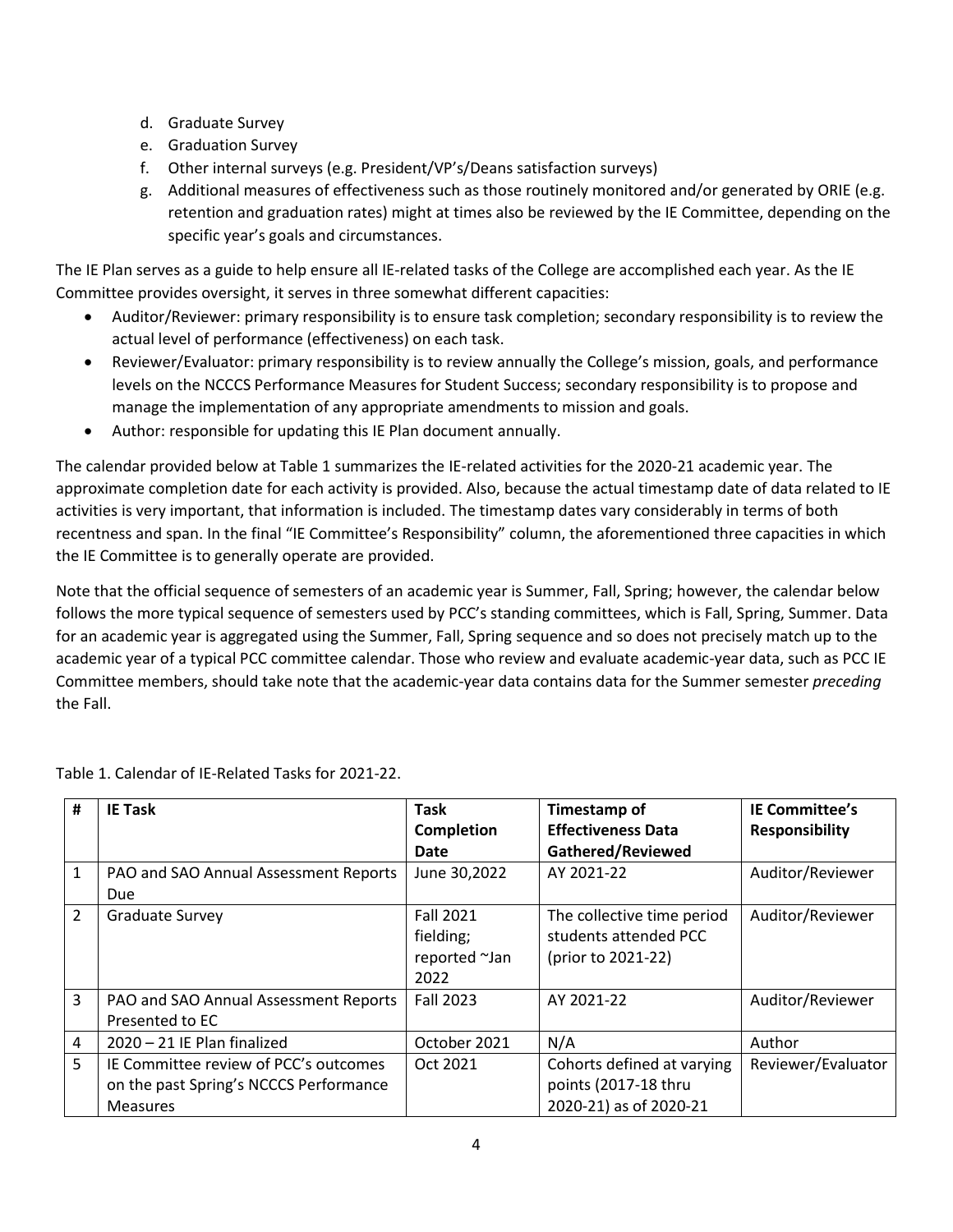| 6              | IE Committee review of PCC's goals         | Oct 2021            | Current                     | Reviewer/Evaluator |
|----------------|--------------------------------------------|---------------------|-----------------------------|--------------------|
| $\overline{7}$ | IE Committee review of PCC's Mission,      | Oct 2021            | Current                     | Reviewer/Evaluator |
|                | Values, and Vision                         |                     |                             |                    |
| 8              | Course and Instructor Evaluations (Fall)   | <b>Nov/Dec 2021</b> | Fall 2021 semester          | Auditor/Reviewer   |
|                |                                            |                     |                             |                    |
| 9              | <b>Educational Support Services Survey</b> | Jan 2022            | Unspecified (presumably,    | Auditor/Reviewer   |
|                | (ESSS)                                     | fielding;           | the most recent year)       |                    |
|                |                                            | reported by Feb     |                             |                    |
|                |                                            | 2022                |                             |                    |
| 10             | <b>Student Satisfaction Survey (SSS)</b>   | Mar 2022            | Unspecified (the collective | Auditor/Reviewer   |
|                |                                            | fielding;           | time period students        |                    |
|                |                                            | reported by Apr     | attended PCC (up to Mar     |                    |
|                |                                            | 2022                | 2022) and presumably        |                    |
|                |                                            |                     | heavily the most recent     |                    |
|                |                                            |                     | year)                       |                    |
| 11             | President/VP's/Deans evaluation surveys    | Mar 2022            | Unspecified (presumably,    | Auditor/Reviewer   |
|                |                                            | fielding;           | currently and/or the most   |                    |
|                |                                            | reported by Mar     | recent year)                |                    |
|                |                                            | 2022 (Deans:        |                             |                    |
|                |                                            | April 2022)         |                             |                    |
| 12             | <b>Course and Instructor Evaluations</b>   | April/May2022       | Spring 2022 semester        | Auditor/Reviewer   |
|                | (Spring)                                   |                     |                             |                    |
| 13             | PAR and SAR Five-Year Reviews Due          | May 2022            | 5 AY's 2017-18 thru 2021-   | Auditor/Reviewer   |
|                |                                            |                     | 22                          |                    |
| 14             | <b>Graduation Survey</b>                   | May 2022            | The collective time period  | Auditor/Reviewer   |
|                |                                            | fielding and        | students attended PCC,      |                    |
|                |                                            | reporting           | including 2021-22           |                    |
| 15             | <b>Course and Instructor Evaluations</b>   | <b>July 2022</b>    | Summer 2022 semester        | Auditor/Reviewer   |
|                | (Summer)                                   |                     |                             |                    |

Coinciding with the three "Reviewer/Evaluator" activities of the IE Committee, distinct chapters in this IE Plan provide the College's:

- Statements of Mission, Values, and Vision.
- Goals from the most recent Strategic Plan.
- Performance results on the most recent NCCCS Performance Measures for Student Success.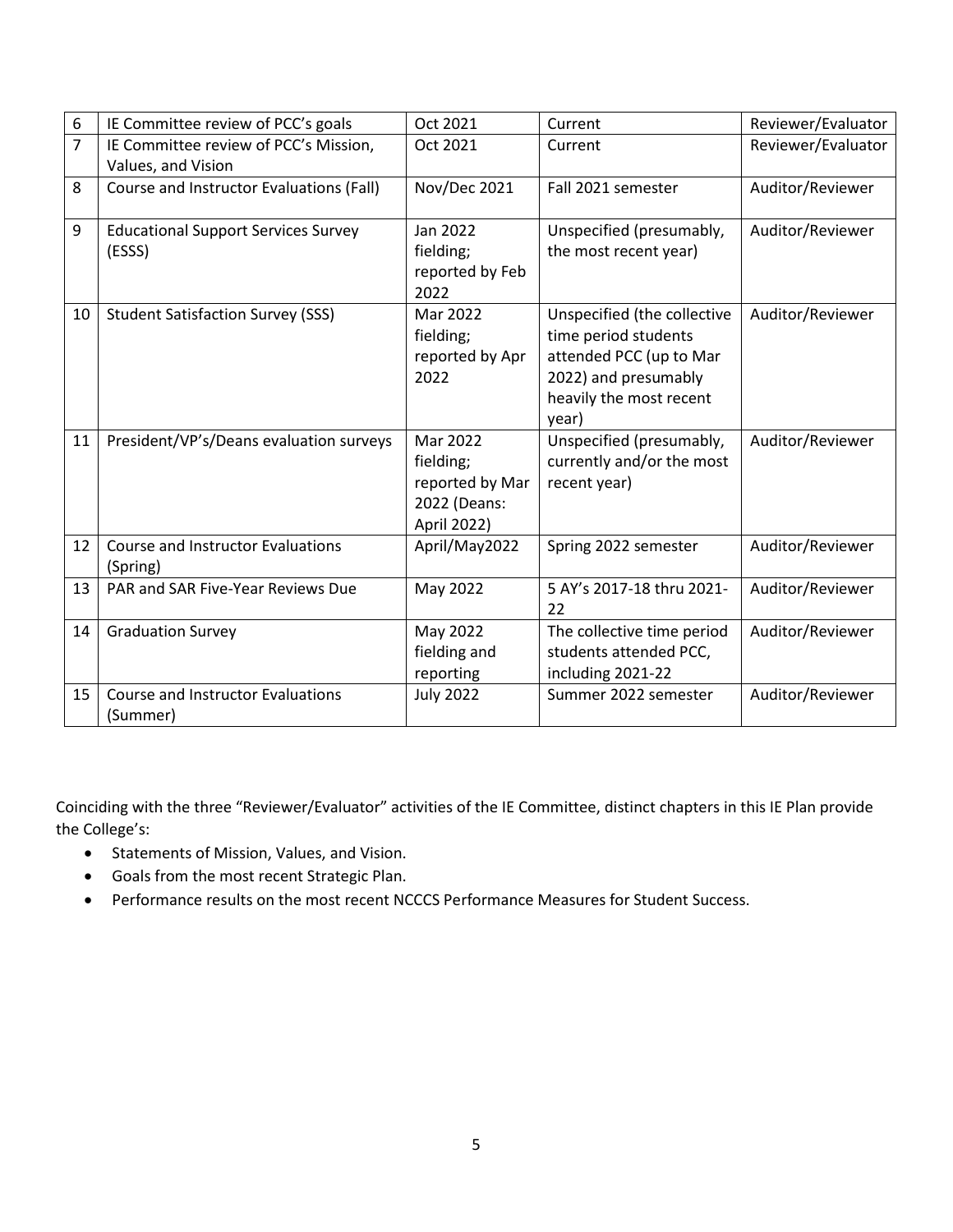# **2. Mission, Values, and Vision**

PCC's Mission, Values, and Vision statements were most recently updated during the development of the 2021 – 2031 College Strategic Plan. These revised statements and the Strategic Plan were approved by the College Board of Trustees in August 2021.

# **Mission**

Piedmont Community College transforms lives, strengthens community, and inspires individuals to excellence.

# **Values**

# **PCC Values:**

**Learning** by committing to PCC's core competencies -- writing, reading, communication, math, and computer skills -- and engaging instruction and training in a supportive environment that inspires each person to learn at the highest levels of achievement for personal and professional success.

**People** by creating a caring, inclusive, and safe environment that inspires all people to achieve their goals, express their creativity, share their successes, and encourage others.

**Diversity** by fostering understanding and appreciating the dimensions it adds to our quality of life.

**Access** by reaching out to our communities and inviting and supporting all learners and partners to achieve their goals thereby improving the economic prosperity of our students, our community, and the surrounding regions.

**Integrity** by respecting the ideals of freedom, civic responsibility, academic honesty, personal ethics, and courage to act.

**Continuous Improvement** by ensuring that all employees engage in ongoing meaningful professional development that will produce ever evolving, data-driven policies, procedures, and practices to ensure excellence in every area of the College. 

# **Vision**

Piedmont Community College strives to be recognized nationally for achieving exceptional levels of success in student learning and completion, gainful employment, equity, and affordability.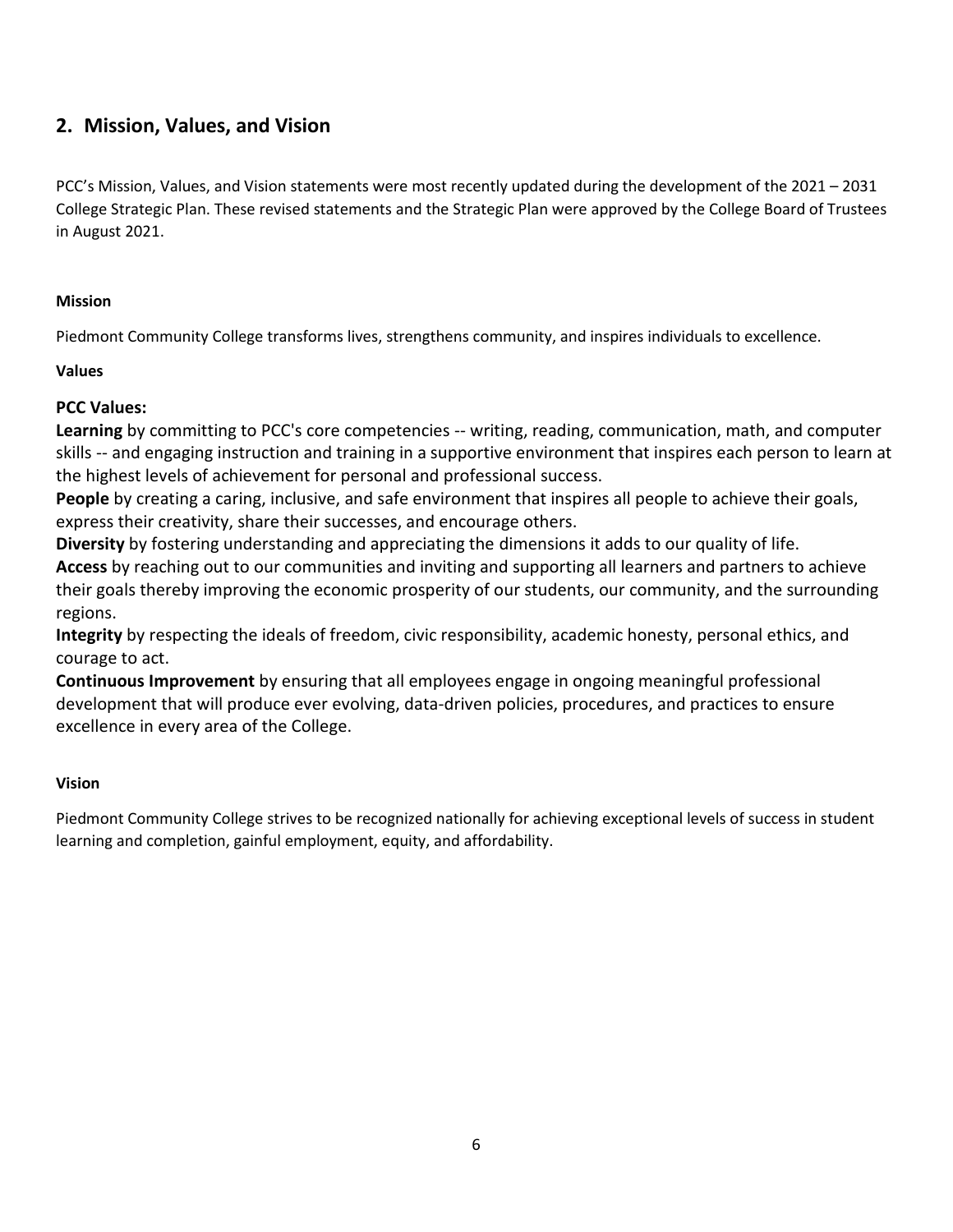### **NCCCS Mission**

The Piedmont Community College Mission and Vision resonate closely with the Mission of the North Carolina Community College System (adopted by the State Board of Community Colleges, September 1993; revised July 1995, August 2000, and August 2016):

*The mission of the North Carolina Community College System is to open the door to high-quality, accessible educational opportunities that minimize barriers to post-secondary education, maximize student success, develop a globally and multi-culturally competent workforce, and improve the lives and well-being of individuals by providing:*

- *a) Education, training and retraining for the workforce including basic skills and literacy education, occupational and pre-baccalaureate programs.*
- *b) Support for economic development through services to and in partnership with business and industry and in collaboration with the University of North Carolina System and private colleges and universities.*
- *c) Services to communities and individuals which improve the quality of life.*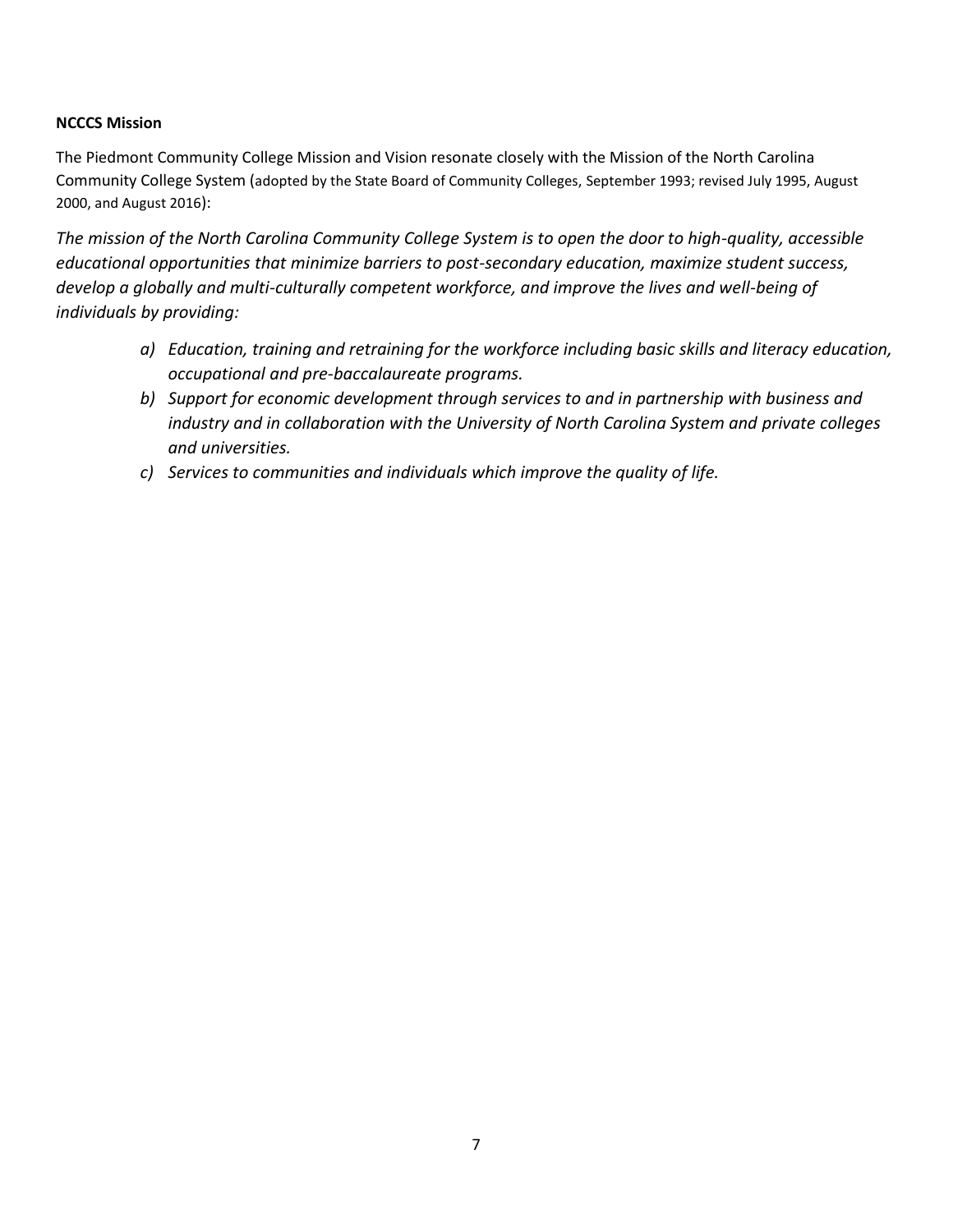# **Goals from the Strategic Plan**

**PCC's goals (objectives) from the current PCC Strategic Plan for 2021-2031 are provided below**

## **Strand 1: Learning**

# **Goal 1: Develop an instructional staff well adapted to the integrated use of new technologies and best practices.**

Objective 1: Ensuring the use of technology in the classroom is current and appropriate while remaining accessible for all student demographics.

Objective 2: Create opportunities for professional development to focus on diversity, equity, inclusion efforts.

Objective 3: Consider costs of textbooks and learning materials to reduce supply costs and allow for quick pivots to emerging information and literature. Use open educational resources whenever possible.

# **Goal 2: Piedmont Community College will support the enhancement of all course offerings (traditional, online, blended, hybrid, and third-party vendors) through continuous quality improvement techniques.**

Objective 1: Enhance or redevelop courses to address diversity in curriculum and/or for inclusion in global distinction.

Objective 2: Courses throughout all programs will undergo a regularly scheduled review using either an internal PCC quality review tool or Quality Matters (QM) certification.

# **Goal 3: Increase student academic achievement and employability.**

Objective 1: Faculty and staff will include activities that address soft skills based on input from advisory committee and others.

Objective 2: Increase experiential learning experiences equitably for all students.

Objective 3: Encourage student attendance at civil discourse and global distinction events.

#### **Strand 2: Completion**

# **Goal 1: Strengthen student support services and advising.**

Objective 1: Provide targeted student support through early alerts and success coaching.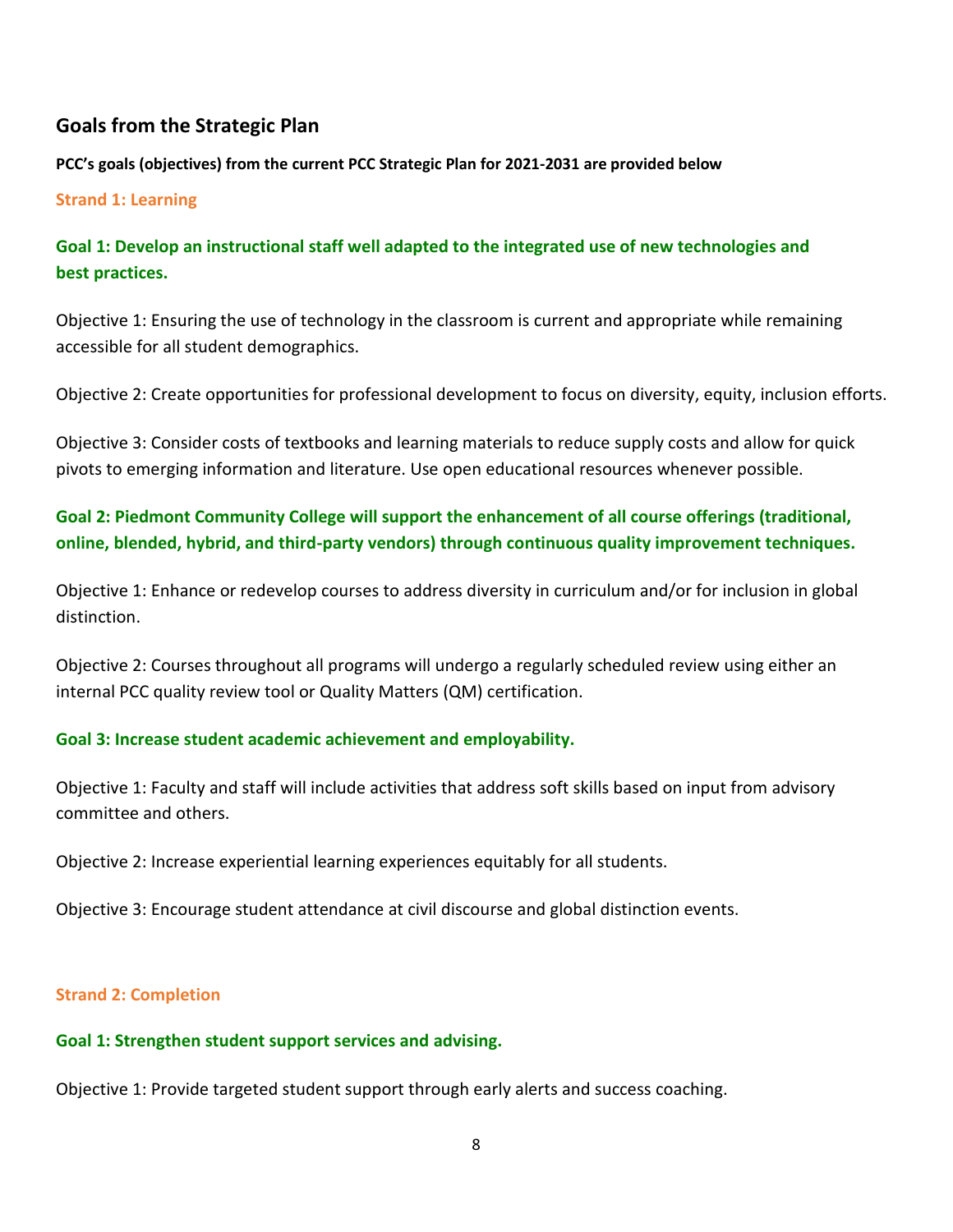Objective 2: Provide training opportunities focusing on retention efforts and completion.

Objective 3: Increase scheduled offerings, including 8-week formats.

Objective 4: Develop and implement standard advising protocols (recommended road maps for 2, 3, and 4 year completion).

Objective 5: Improve retention and time to completion through efficient guided pathways.

**Goal 2: PCC will increase the rate of students completing high school credentials.**

Objective 1: Implement an adult high school program partnering w/ service-area high schools.

# **Strand 3: Transfer**

**Goal 1: PCC will develop more meaningful articulation agreements to streamline transfer processes for students. (money on the table).**

Objective 1: PCC employee devoted to articulation agreements.

Objective 2: Communicate information to students about articulation agreements through transfer workshops and marketing.

# **Strand 4: Economic Development and Community Partnerships**

# **Goal 1: Align college programs with regional workforce needs.**

Objective 1: Collaborate with P14, advisory committees, workforce development boards, economic development boards, and MyFutureNC.

Objective 2: Obtain commitment from regional industry, small business, and organizations representatives to support the college.

Objective 3: Develop a full-service career center responsible for outreach and job placement assistance.

# **Goal 2: Strategically partner with community organizations in ways that support the mission of the college.**

Objective 1: Facilitate community conversations, awareness, and experiences around topics of diversity, equity, justice, inclusion, cultural, and global issues.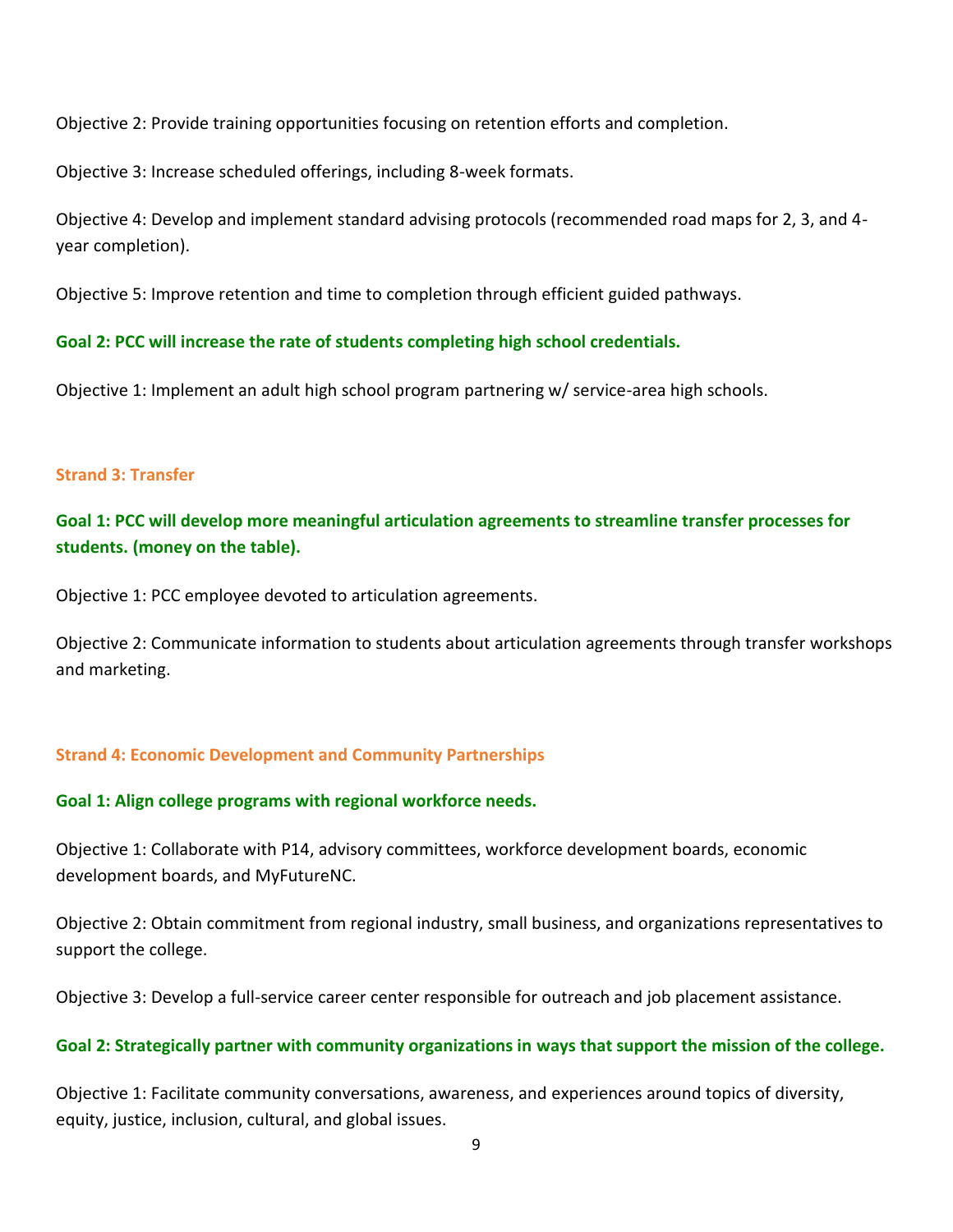Objective 2: Encourage volunteer service within the community (board service, student activities, coaching, mentoring, etc.).

Objective 3: Embed cultural (Kirby Cultural Arts Center) and entrepreneurial (Small Business Center) facets into instructional areas where appropriate.

# **Strand 5: Institutional Culture**

### **Goal 1: Recruit and retain a student body that reflects the demographics of our service area.**

Objective 1: Offer support services (on-campus & virtual) to increase student retention.

Objective 2: Develop a more responsive and student-centered environment at PCC.

### **Goal 2: Provide appropriate College resources to support needs across campus.**

Objective 1: Update the college's technology infrastructure to be strategic across the College.

Objective 2: Update facility master plan.

Objective 3: Develop a cache of free resources for all PCC students.

# **Goal 3: Develop a framework that fosters, embraces, and supports a culture and climate that is equitable, diversified, and inclusive.**

Objective 1: Commit to recruitment and retention of diversified, qualified personnel.

Objective 2: Enhance employee recruitment advertising to target populations of color

locally, regionally, nationally.

Objective 3: Assess areas of potential implicit and explicit bias on PCCs campus.

Objective 4: Develop expectations for a positive environment stressing diversity, equity,

and inclusion for all students and employees.

Objective 5: Conduct ongoing training for faculty and staff on a variety of current best practices on improving institutional culture.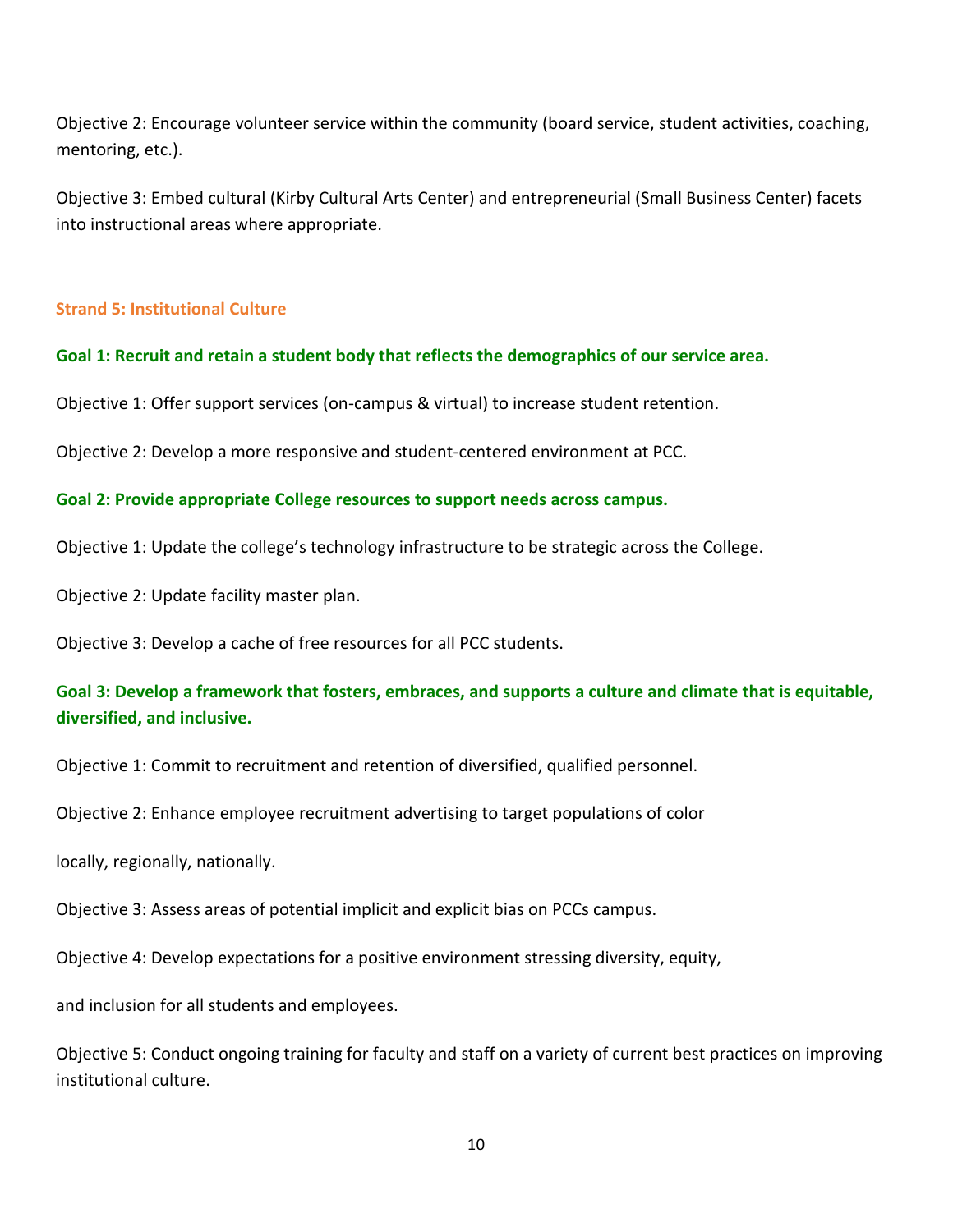# **3. Year 1 Strategic Implementation Plan (2021-2022)**

**Each year, the ORIE will produce an implementation plan as a part of the IE plan document. The President, Executive Council, and the IE Committee will choose several strategic plan objectives to focus on for implementation during the upcoming year. This is to ensure that each year we outline specific resources, roles, responsibilities, outcomes, and budgets for items to implement within the ten-year plan.** 

# **Strand 1: Learning**

**Goal 1: Develop an instructional staff well adapted to the integrated use of new technologies and best practices.**

# **Primary Responsible Person: Jim Tagliareni**

| <b>Objective</b>                                   | <b>Target</b>                | <b>Data Source</b>      |
|----------------------------------------------------|------------------------------|-------------------------|
| Ensuring the use of technology in the classroom is | 100% "classroom readiness"   | Tracking sheet $-$      |
| current and appropriate while remaining            | by first day of classes each | Classroom               |
| accessible for all student demographics.           | term.                        | <b>Readiness Report</b> |

# **Strand 1: Learning**

# **Goal 3: Increase student academic achievement and employability. Primary Responsible Person: Tiffany Skouby**

| <b>Objective</b>                                | <b>Target</b>               | Data Source         |
|-------------------------------------------------|-----------------------------|---------------------|
| Encourage student attendance at civil discourse | Increase student attendance | Attendance records  |
| and global distinction events.                  | by 10% over previous year   | from related events |

# **Strand 4: Economic Development and Community Partnerships**

# **Goal 2: Strategically partner with community organizations in ways that support the mission of the college.**

# **Primary Responsible Person: David Townsend**

| <b>Objective</b>                                                                                                                                          | <b>Target</b>                                    | <b>Data Source</b>                        |
|-----------------------------------------------------------------------------------------------------------------------------------------------------------|--------------------------------------------------|-------------------------------------------|
| Facilitate community conversations, awareness,<br>and experiences around topics of diversity, equity,<br>justice, inclusion, cultural, and global issues. | Increase attendance by 10%<br>over previous year | Attendance records<br>from related events |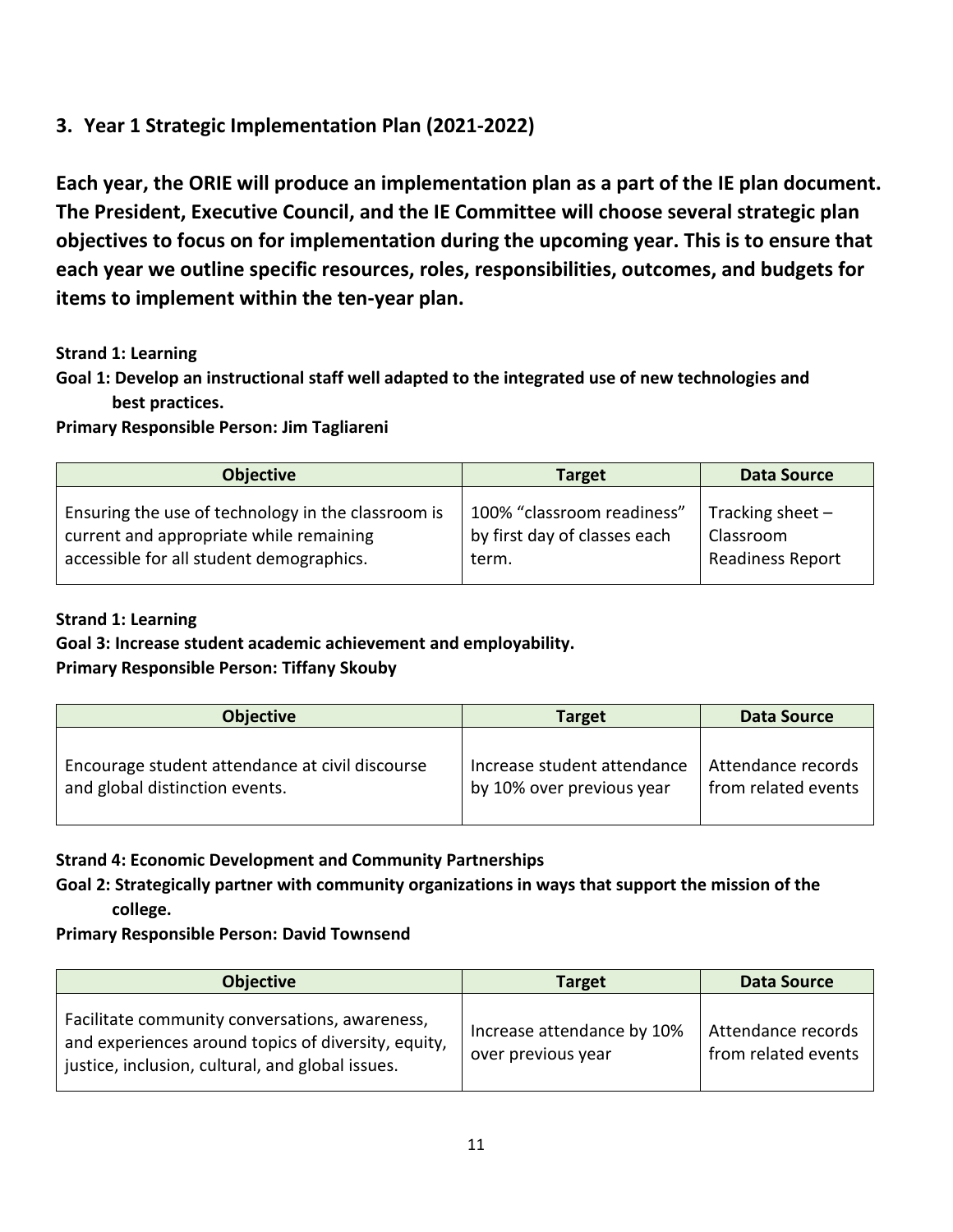# **Strand 5: Institutional Culture**

# **Goal 2: Provide appropriate College resources to support needs across campus.**

**Primary Responsible Person: Jim Tagliareni**

| <b>Objective</b>                                                                      | <b>Target</b>                                                                                                                             | <b>Data Source</b>                                                             |
|---------------------------------------------------------------------------------------|-------------------------------------------------------------------------------------------------------------------------------------------|--------------------------------------------------------------------------------|
| Update the college's technology infrastructure to<br>be strategic across the College. | 5 updated business<br>processes each year                                                                                                 | Inventory of<br>automated business<br>processes                                |
| Develop a cache of free resources for all PCC<br>students.                            | All students who need a<br>$\bullet$<br>device have a low-cost<br>tablet or hotspot.<br>Purchase virtual desktop<br>$\bullet$<br>software | Record of<br>tablets and<br>hotspots<br>provided to<br>students.<br>Usage data |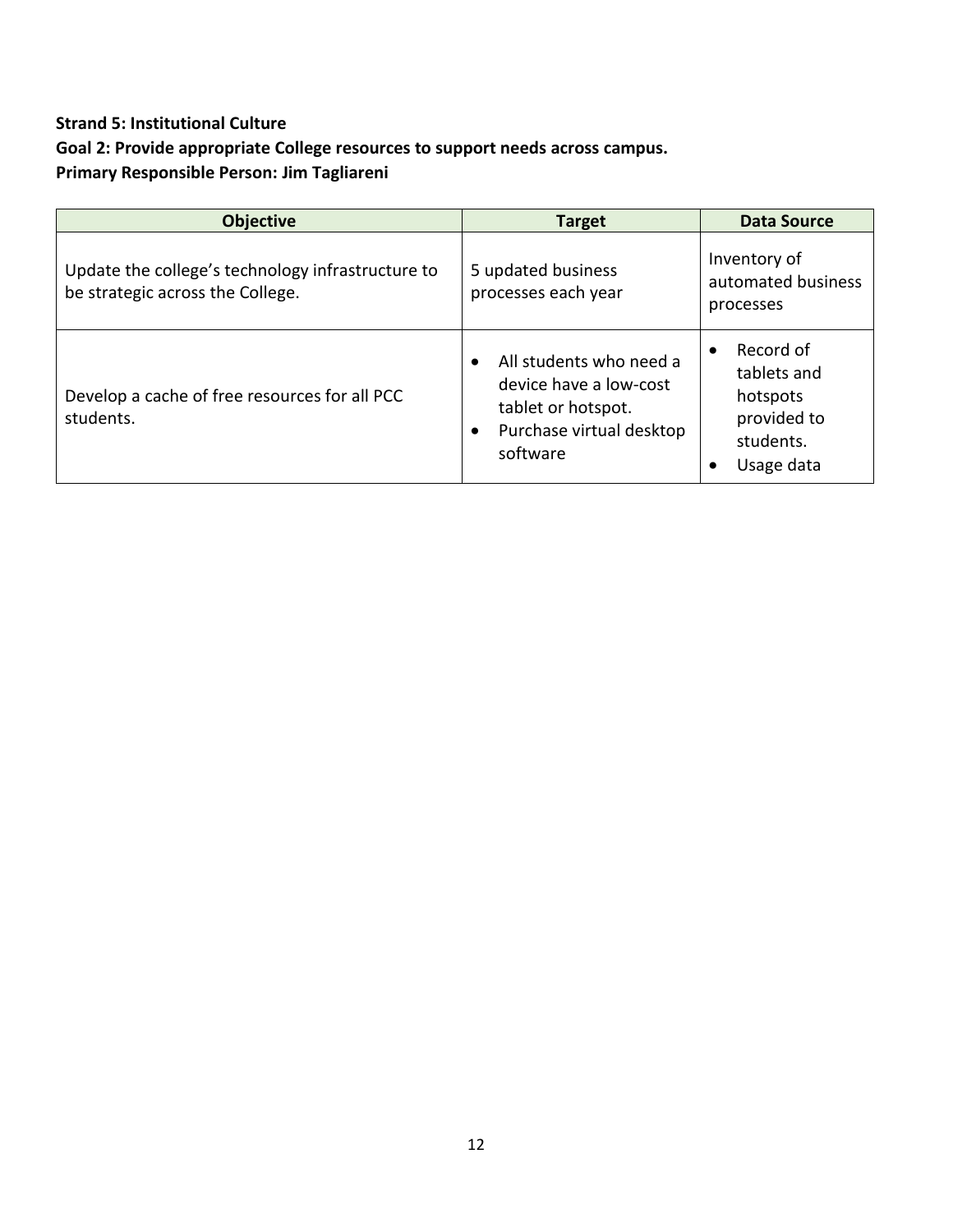# **4. NCCCS Performance Measures for Student Success**

The NCCCS office has developed and annually computes and reports for all 58 NC community colleges seven performance measures. Descriptions of these measures are provided below (taken directly from the NCCCS website August 2021).

The NC Community Colleges System Office facilitates and supports college and system fulfillment of national, regional, and state reporting requirements. Associated reporting efforts help colleges identify institutional strengths and weaknesses by providing access to historical trends and peer comparisons.

### **State Performance Measures**

The Performance Measures for Student Success Report is the North Carolina Community College System's major accountability document. This annual performance report is based on data compiled during the previous year and serves to inform colleges and the public on the performance of our 58 community colleges.

### **2021 Performance Measures:**

### A. Basic Skills Student Progress

Percentage of Basic Skills students who achieve an Educational Functioning Level gain during the program year (July 1 – June 30).

# B. Student Success Rate in College-Level English Courses

Percentage of first-time Associate Degree seeking and transfer pathway students passing a credit-bearing English course with a "C" or better within two years of their first term of enrollment.

# C. Student Success Rate in College‐Level Math Courses

Percentage of first-time Associate Degree seeking and transfer pathway students passing a credit-bearing Math course with a "C" or better within two years of their first term of enrollment.

# D. First Year Progression

Percentage of first-time fall curriculum students attempting at least 12 credit hours who successfully complete at least 12 hours within their first academic year (fall, spring, summer).

# E. Curriculum Completion

Percentage of first-time fall curriculum students who, within six years of first term of enrollment, have either graduated, transferred, or are still enrolled with at least 36 non-developmental credit hours.

#### F. Licensure and Certification Passing Rate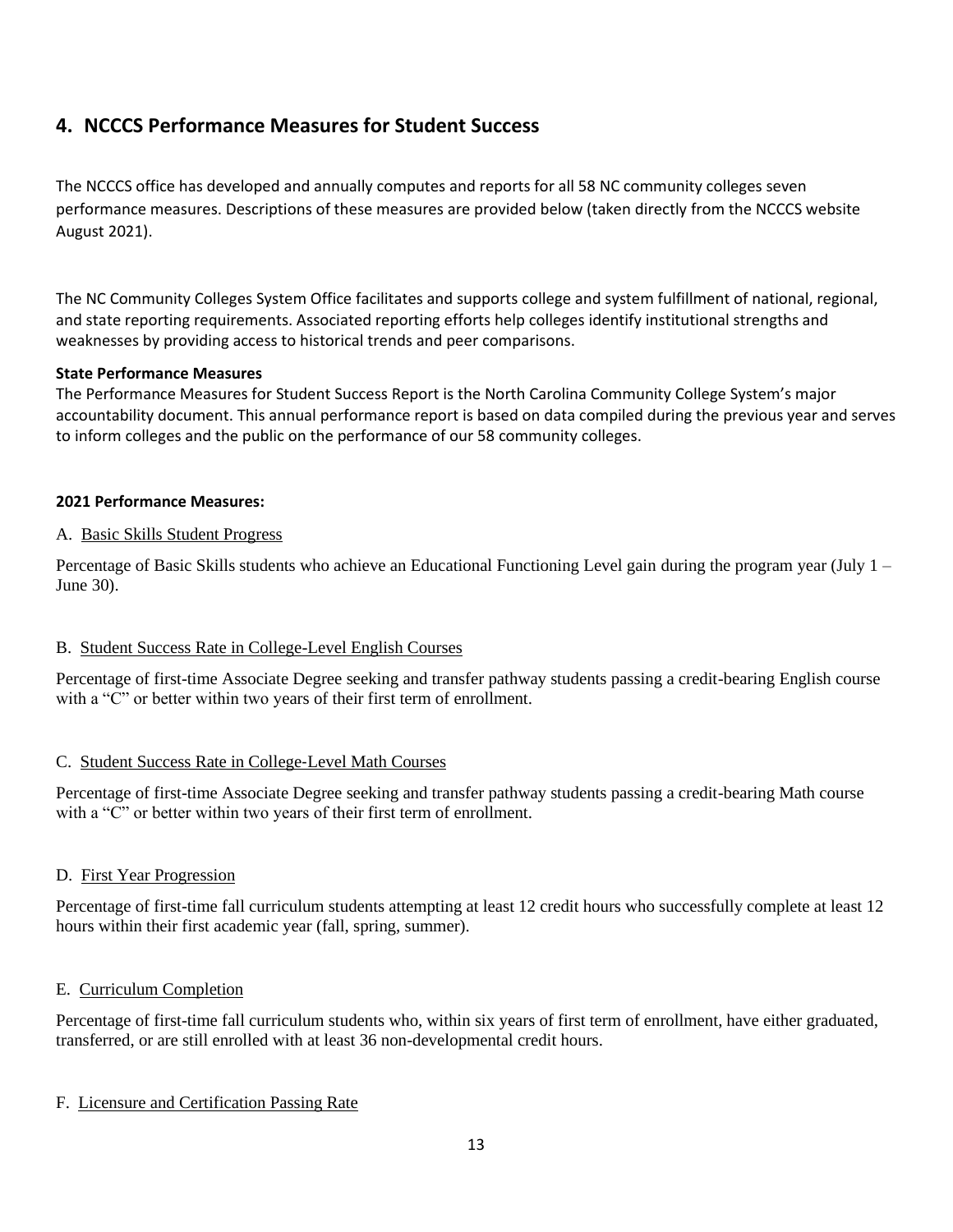Aggregate institutional passing rate of first-time test-takers on licensure and certification exams. Exams included in this measure are state mandated exams which candidates must pass before becoming active practitioners.

#### G. College Transfer Performance

The percentage of students who exited NCCCS after having completed an Associate Degree and/or least 30 cumulative hours of articulated transfer credits and subsequently transferred to a four-year college or university and earned a GPA of 2.25 or better after two consecutive semesters within the academic year at the institution.

### **PCC's Results on the Seven NCCCS Performance Measures**

PCC's trended results on the performance measures, with the most recent data from the 2021 report, are presented below. The implied goal is to achieve performance at least above Baseline. For more detailed information on the performance measures, such as detailed cohort definitions or results for other NCCCS colleges, please contact PCC's Director, Research and Institutional Effectiveness.

Figure 1. Trend Charts for PCC's Performance Measures as of Spring 2021.

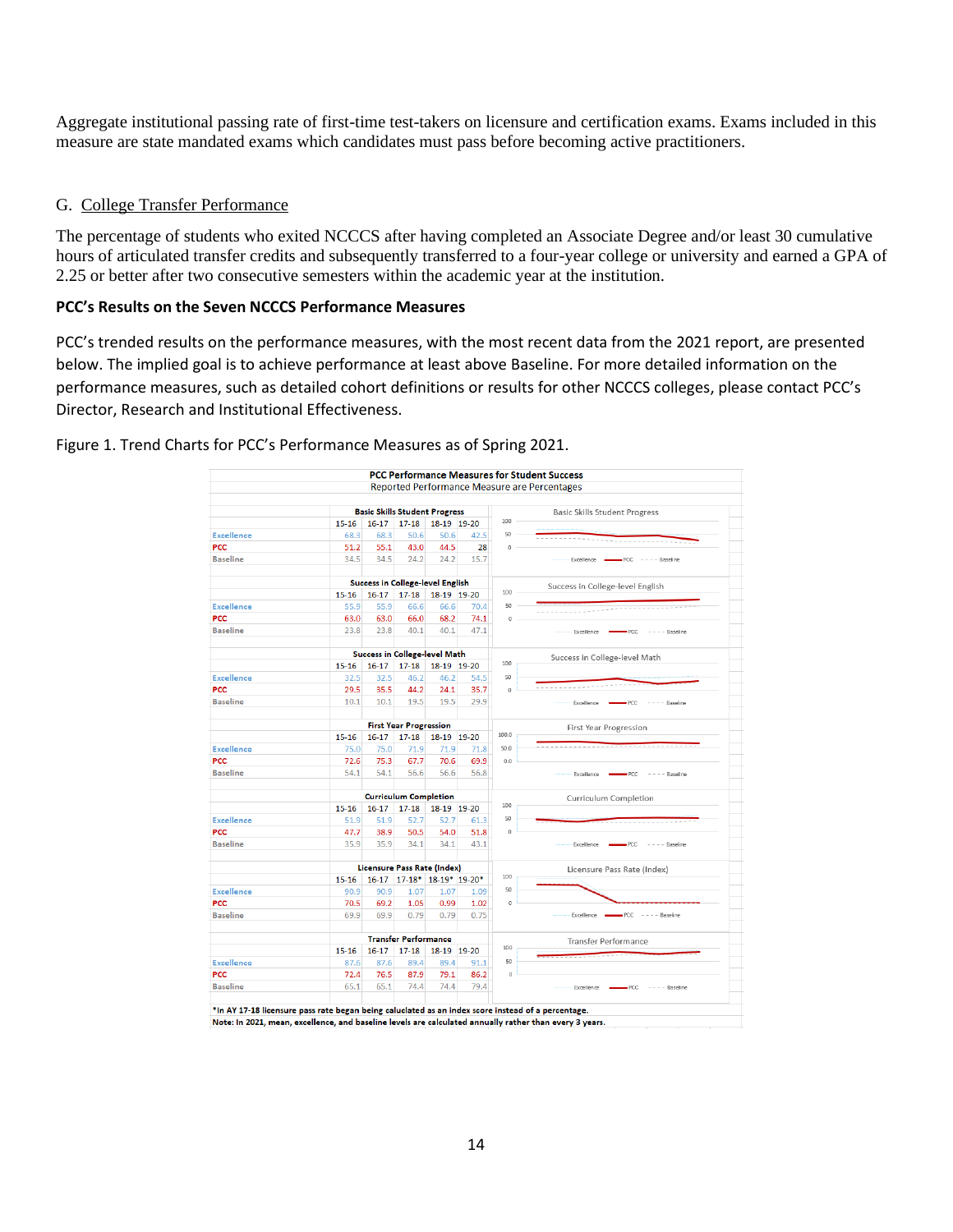# **5. Assessment at PCC**

PCC's thorough, well-structured assessment of teaching units (i.e. curriculum and continuing-education programs) and non-teaching units is at the heart of institutional effectiveness. Each year all teaching and non-teaching IE units prepare a thorough assessment on pre-selected measures of effectiveness to gauge how well they have performed in the past year. These measures are reported via either a Program Area Outcomes (PAO) Assessment Report (teaching units) or a Service Area Outcomes (SAO) Assessment Report (non-teaching units). In addition, once every five years each unit also conducts a more comprehensive self-review, including input from parties outside of PCC; the results are reported through either a Program Area Review (PAR) report (teaching units) or a Service Area Review (SAR) report (non-teaching units).

# **Annual PAO/SAO Assessment Reports**

All PAO/SAO Assessment Reports follow a set format that includes:

- A table of desired broad goals (for the program for PAO's and for the College or unit for SAO's), desired unit outcomes, and performance levels on each outcome for the most recent academic year plus historical performances for two more years.
- A table of unit strengths, weaknesses, and action plans for the future.
- Additional useful information such as a Curriculum Map.

Annual PAO and SAO Assessment Reports and due by the end of June each year. PAO and SAO Assessment Reports are available online in the WEAVE accreditation management system. Older PAO and SAO Assessment Reports are found on the T drive at: **T:\# Assessment**

All PAO and SAO Assessment Reports are presented in person to the Executive Council (EC) during the Fall semester.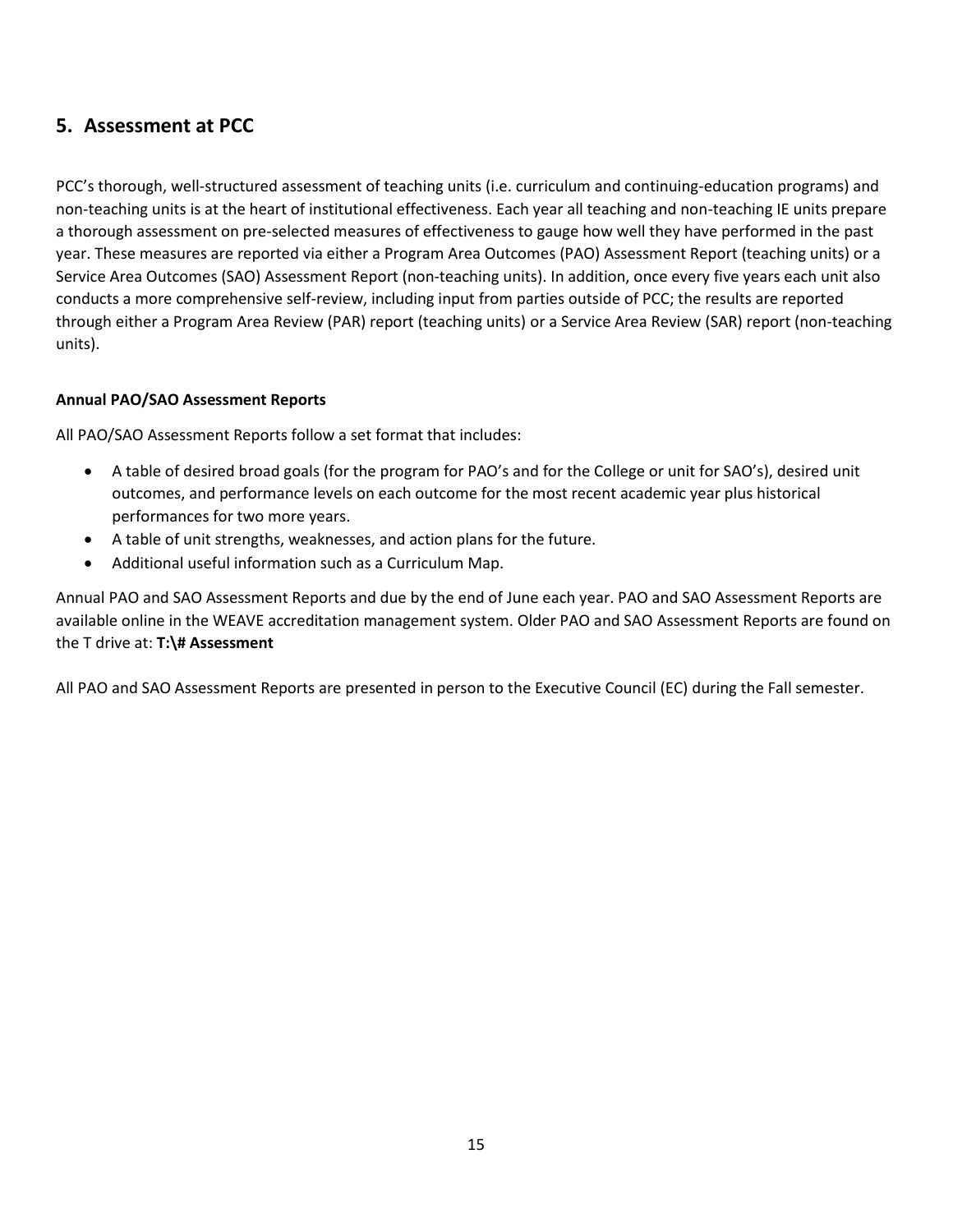### **Five-Year PAR/SAR Assessment Reviews**

More comprehensive assessments, Program Area Review (PAR) and Service Area Review (SAR) reports, are completed once every five years by each unit. As these are rotated, each year approximately 20% of College units complete a PAR or SAR report. Current and older PAR and SAR reports are found on the T drive at:

# **T:\Program Area and Service Area Reviews**

The Program Area Review uses general and operating data to illustrate program health. Similarly, the Service Area Review uses data to provide evidence of delivering high quality service. The PAR concentrates particularly on summative direct and indirect measures of program operating effectiveness in addition to the formative results of Program Area Outcomes (PAO) assessment whereas the SAR uses direct and indirect measures of service area operating effectiveness. PAR authors and input providers are typically full‐ and part‐time faculty who teach the program courses together with program students, graduates, and Advisory Committee members (including employers) who work with the Curriculum Area Directors or Coordinators responsible for the Program. Authors and input providers to a SAR are typically the full‐ and part‐time staff who work in the service area together with service clients (students, faculty, staff, or others).

### **Typical Major Content Areas of a PAR Report**

- I. Program Profile (including faculty qualifications and student demographics)
- II. Program Content
- III. Program Area Outcomes (PAO) Assessment Plan and Results
- IV. Strengths, Weaknesses, Opportunities and Threats (SWOT) Analysis
- V. Recommendations to Improve the Program
- VI. Executive Summary

#### **Typical Major Content Areas of a SAR Report**

- I. Service Area Profile (including full-time and part-time staff qualifications)
- II. Services and Delivery
- III. Strengths, Weaknesses, Opportunities and Threats (SWOT) Analysis
- IV. Recommendations to Improve Service
- V. Executive Summary